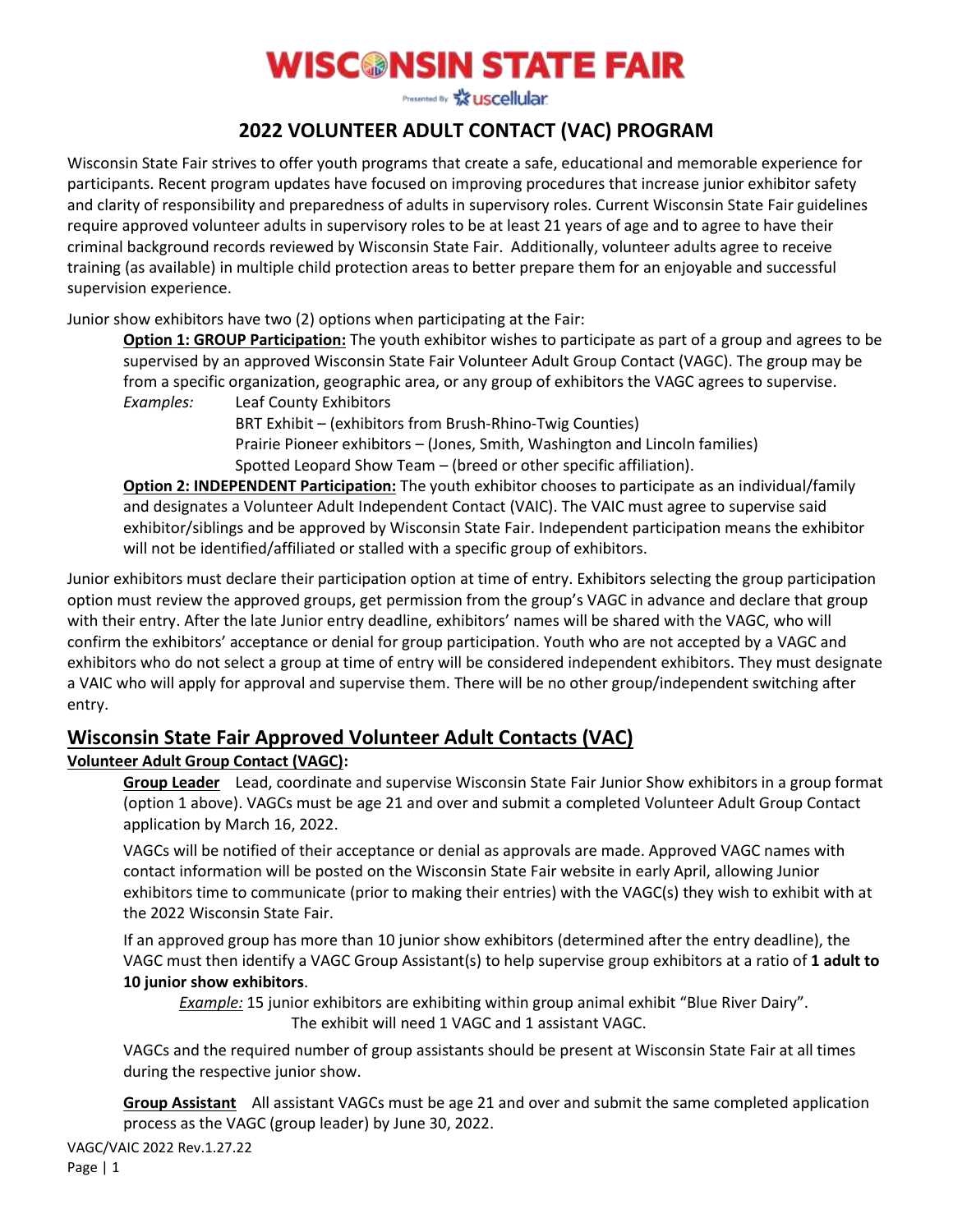**Volunteer Adult Independent Contact (VAIC)**: Lead, coordinate and supervise a Wisconsin State Fair Junior Show independent animal exhibitor (option 2 above). Junior exhibitors who choose to participate as independent must designate a Volunteer Adult Independent Contact (VAIC), age 21 and over, who must submit a completed Volunteer Adult Independent Contact application at time of entry (entry deadline May 25, 2022). The VAIC should be present at Wisconsin State Fair at all times during the respective junior show.

All applications for VACs (Volunteer Adult Group Contact Leaders and Assistants, and Volunteer Adult Independent Contacts) will be reviewed by Wisconsin State Fair management. Acceptance is based on the applicant's completed application, a criminal background record check, prior Wisconsin State Fair supervisory experience and/or reference checks.

#### **Volunteer Adult Contact guidelines and responsibilities include**:

- 1. Volunteer Adult Contacts (VACs) are responsible for assisting Wisconsin State Fair with year-round communication, exhibit coordination (pre-fair, fair, post-fair), group decision-making authority and onsite Fair supervision during Wisconsin State Fair for their respective junior show(s).
- 2. VACs cooperate with, support and accept guidance from Wisconsin State Fair management showcasing agriculture and youth programs at the Fair. VAGCs (group leaders and assistants) and VAICs are approved Wisconsin State Fair volunteers, but are not Wisconsin State Fair employees. Therefore, they are not covered by the Wisconsin State Fair Workers Compensation Policy.
- 3. All approved Volunteer Adult Contacts (VACs) may be required to complete online or in-person volunteer training. It is extremely important each VAC is aware of the procedures involved with supervising youth to protect themselves from risk/liability and unnecessary aggravation. We anticipate training to include identifying sexual harassment, hazing, bullying, first aid, event responder training, etc.
- 4. VACs must conduct themselves in a manner that is in the best interest of youth participants and Wisconsin State Fair. VACs may not use their volunteer authority or title for purposes of private or personal gain. VACs are expected to conduct themselves with courteous manners/language, exhibit good sportsmanship, serve as a positive role model, treat others with respect and demonstrate reasonable conflict resolution skills. In addition, VACs may not consume or be under the influence of alcohol or illegal substances while in this supervisory volunteer role at Wisconsin State Fair.
- 5. When transporting youth, VACs must operate motor vehicles and other equipment in a safe and reliable manner and only with a valid operator's license, legally required insurance and comply with all related state regulations and laws.
- 6. VACs must see that animals are treated in a humane manner and teach junior exhibitors to provide appropriate animal care and management for public exhibition.
- 7. All VACs are required to inform Wisconsin State Fair management of any policy/rule infractions or inappropriate behaviors if incidents occur (including but not limited to: poor attitudes, alcohol/drug possession or usage, vandalism, hazing, violence). *Failure to report any policy/rule infractions or inappropriate behaviors may lead Wisconsin State Fair and you (the VAC) to unwanted criticism and/or legal liabilities and challenges*.
- 8. Wisconsin State Fair Agriculture employees in the Junior Beef, Dairy, Goats, Poultry, Rabbits, Sheep and Swine Departments are **NOT** eligible to serve as a VAC during their active employment.
- 9. Tommy G. Thompson Youth Center Youth Center lodging procedures are updated for 2022. Rooms during Junior sessions may only be occupied by approved VAGCs, VAICs and Junior exhibitors showing in the current show rotation. Wisconsin State Fair will send reservation forms directly to all approved VAGCs in late March, which are due by April 29, 2022. VAICs are eligible to rent a room if space permits; they will be notified if additional rooms are available. Additional information is available a[t TGT\\_Junior\\_Summary.pdf \(wistatefair.com\)](http://www.wistatefair.com/pdfs/competitions/entry_info/TGT_Junior_Summary.pdf)
- 10. Wisconsin State Fair will no longer coordinate nightline. It is up to each individual Volunteer Adult Group Contact to coordinate any nightline duties for his/her group members.

#### **Return Application to: Entry Office, Wisconsin State Fair, 640 South 84th Street, West Allis, WI 53214**

Questions may be directed t[o entryoffice@wistatefair.com](mailto:entryoffice@wistatefair.com) or 414.266.7052.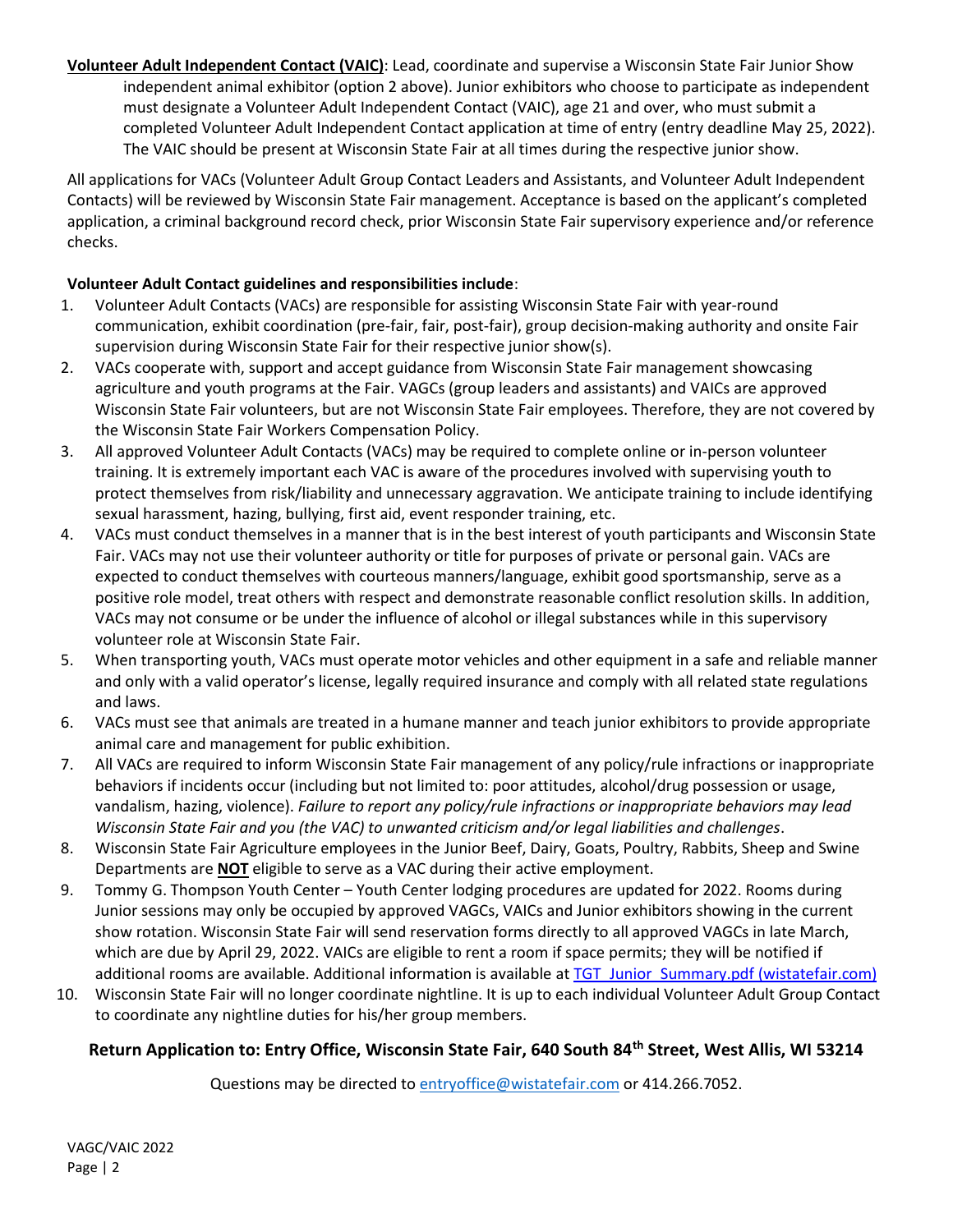### **2022 Wisconsin State Fair VOLUNTEER ADULT CONTACT APPLICATION**

| <b>Please Print</b> all Information                                                                                                                                  |       |       |                                                           |                                                                                                                                                                                                                                                                                                                                                                                                                        |       |       |                      |
|----------------------------------------------------------------------------------------------------------------------------------------------------------------------|-------|-------|-----------------------------------------------------------|------------------------------------------------------------------------------------------------------------------------------------------------------------------------------------------------------------------------------------------------------------------------------------------------------------------------------------------------------------------------------------------------------------------------|-------|-------|----------------------|
| I am applying to be a Wisconsin State Fair approved VOLUNTEER ADULT CONTACT (choose <i>one</i> ):                                                                    |       |       |                                                           |                                                                                                                                                                                                                                                                                                                                                                                                                        |       |       |                      |
| <b>Volunteer Adult Group Contact (VAGC)</b><br>defined by the VAGC.                                                                                                  |       |       |                                                           | Lead, coordinate and supervise a group of Junior Show animal exhibitors while participating in Fair programs.<br>Groups may consist of Junior animal exhibitors from a single county, multiple counties or other criteria as                                                                                                                                                                                           |       |       |                      |
|                                                                                                                                                                      |       |       |                                                           |                                                                                                                                                                                                                                                                                                                                                                                                                        |       |       |                      |
|                                                                                                                                                                      |       |       |                                                           |                                                                                                                                                                                                                                                                                                                                                                                                                        |       |       |                      |
|                                                                                                                                                                      |       |       | Group Leader Application due March 16, 2022               | Group Assistant Application due June 30, 2022                                                                                                                                                                                                                                                                                                                                                                          |       |       |                      |
|                                                                                                                                                                      |       |       | independent must have an adult contact (age 21 and over). | Volunteer Adult Independent Contact (VAIC) Application due May 25, 2022<br>Lead, coordinate and supervise an independent Wisconsin State Fair Junior Show animal exhibitor while<br>participating in Fair programs. Junior exhibitors (including those over age 18) who choose to stall as                                                                                                                             |       |       |                      |
|                                                                                                                                                                      |       |       |                                                           |                                                                                                                                                                                                                                                                                                                                                                                                                        |       |       |                      |
|                                                                                                                                                                      |       |       |                                                           |                                                                                                                                                                                                                                                                                                                                                                                                                        |       |       |                      |
|                                                                                                                                                                      |       |       |                                                           |                                                                                                                                                                                                                                                                                                                                                                                                                        |       |       |                      |
|                                                                                                                                                                      |       |       |                                                           | Male $\Box$ Female $\Box$                                                                                                                                                                                                                                                                                                                                                                                              |       |       |                      |
|                                                                                                                                                                      |       |       |                                                           |                                                                                                                                                                                                                                                                                                                                                                                                                        |       |       |                      |
|                                                                                                                                                                      |       |       |                                                           |                                                                                                                                                                                                                                                                                                                                                                                                                        |       |       |                      |
|                                                                                                                                                                      |       |       |                                                           |                                                                                                                                                                                                                                                                                                                                                                                                                        |       |       |                      |
|                                                                                                                                                                      |       |       |                                                           |                                                                                                                                                                                                                                                                                                                                                                                                                        |       |       |                      |
| Please list any youth organization with which you are affiliated that may provide a reference for your approval as a<br>Wisconsin State Fair Volunteer Adult Contact |       |       |                                                           |                                                                                                                                                                                                                                                                                                                                                                                                                        |       |       |                      |
|                                                                                                                                                                      |       |       |                                                           | Wisconsin State Fair takes seriously its obligation to provide a safe environment for all who attend the Fair.<br>Wisconsin State Fair will annually conduct a criminal background check of all applicants and may require<br>online or in-person volunteer training to provide a safer environment for the well-being of all.<br>Information obtained may not automatically disqualify applicants from consideration. |       |       |                      |
| <b>CRIMINAL BACKGROUND RECORDS CHECK INFORMATION:</b>                                                                                                                |       |       |                                                           |                                                                                                                                                                                                                                                                                                                                                                                                                        |       |       |                      |
| 1) Have you been approved as a past Wisconsin State Fair Junior Division adult volunteer/facilitator? Yes $\Box$ No $\Box$                                           |       |       |                                                           |                                                                                                                                                                                                                                                                                                                                                                                                                        |       |       |                      |
|                                                                                                                                                                      |       |       |                                                           | If yes, please list the most current year: _____ number of years: ______ Affiliation: _____________                                                                                                                                                                                                                                                                                                                    |       |       |                      |
| 2) Have you completed a Wisconsin State Fair Youth Protection program?<br>If yes, please list the year completed: _                                                  |       |       |                                                           |                                                                                                                                                                                                                                                                                                                                                                                                                        |       |       | $Yes \Box No \Box$   |
| 3) Do you have children participating in the Wisconsin State Fair Junior Division Livestock Shows?                                                                   |       |       |                                                           | If yes, please circle the Junior Division Department in which the child is/children are participating:                                                                                                                                                                                                                                                                                                                 |       |       | $Yes \mid \text{No}$ |
| <b>Beef</b>                                                                                                                                                          | Dairy | Goats | Poultry                                                   | Rabbits                                                                                                                                                                                                                                                                                                                                                                                                                | Sheep | Swine |                      |
| VAGC/VAIC 2022                                                                                                                                                       |       |       |                                                           |                                                                                                                                                                                                                                                                                                                                                                                                                        |       |       |                      |